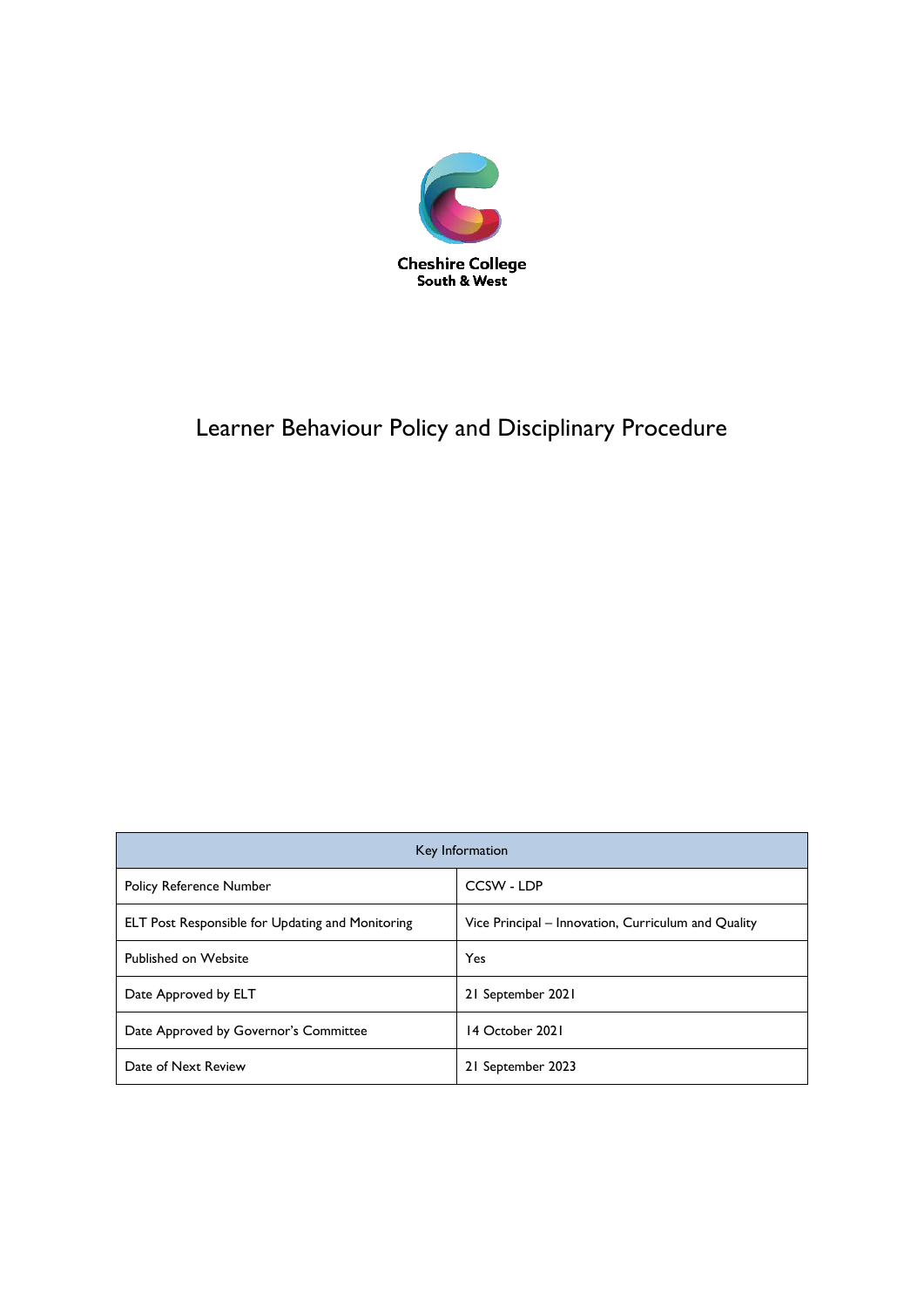#### **1. Aim/Scope**

- 1.1 The College has high expectations of learner behaviour and supports all learners to ensure they are able to achieve these expectations. The College is proactive in identifying causes for poor behaviour, promotes understanding of all learner experiences that may impact behaviour and is effective in supporting learners throughout their time at College.
- 1.2 This policy and procedures have been drawn up to ensure that all learners who may be subject to disciplinary procedures are dealt with in a fair and equitable manner.
- 1.3 The procedures contained within this policy are to ensure consistent and fair treatment in relation to disciplinary action taken in response to allegations of unacceptable behaviour, and the management of poor behaviour, conduct or performance.
- 1.4 The Learner Code of Conduct provides details of the College's expectations of learners. A learner who does not meet the required standards of behaviour makes themself liable to disciplinary action, suspension or, in sufficiently serious cases, expulsion.
- 1.5 Where a learner is suspected of malpractice the investigation as described in the Malpractice and Maladministration policy will be completed before a decision to invoke the disciplinary procedure is made.
- 1.6 The term learner is used throughout this document; the term incorporates FE Learners, adult learners, A Level learners and apprentices. HE Students should refer to the HE website.

#### **2. General Principles**

- 2.1 It is recognised that for minor breaches of discipline, a less formal arrangement should exist whereby a member of the College's staff will discuss the matter with the learner concerned in order to resolve the issue. The outcome of such a discussion could be a referral to the learner's PDT, course team leader or Assistant Director. Such informal discussion is not the subject of the disciplinary procedure, although failure of a learner to respond to such discussion or offers of support could lead to formal disciplinary action.
- 2.2 By signing the learning agreement at enrolment learners are accepting the terms and conditions of this policy.
- 2.3 No disciplinary action will be taken against a learner until the circumstances have been investigated except when misbehaviour has been directly observed by a member of staff. In this instance the appropriate action should be taken immediately.
- 2.4 If appropriate, an Assistant Principal or any ELT member, may suspend the learner whilst the investigation is carried out.
- 2.5 At each stage learners have the right to be advised of the reason for formal disciplinary meetings, to hear the evidence against them and to state their case.
- 2.6 If a learner fails, without good reason, to attend a disciplinary meeting which they have been invited to attend the meeting can take place and a decision made in their absence.
- 2.7 A learner has the right to appeal against any disciplinary penalty imposed from a Stage 3 disciplinary meeting and against any decision to permanently exclude them. A learner on a 16-19 learning programme has the right to be accompanied to an appeal hearing by a parent/carer and an Apprentice or learner on an adult programme has the right to be accompanied by a friend.
- 2.8 Special consideration will be given to learners whose behaviour might be the consequence of a learning difficulty or disability as defined by the Disability Discrimination Act.
- 2.9 Disciplinary warnings will normally remain on a learner's record for up to 2 years.
- 2.10 Information relating to formal disciplinary warnings will be included in the annual Equality and Diversity report and shared with Governors through the Management and Performance Committee.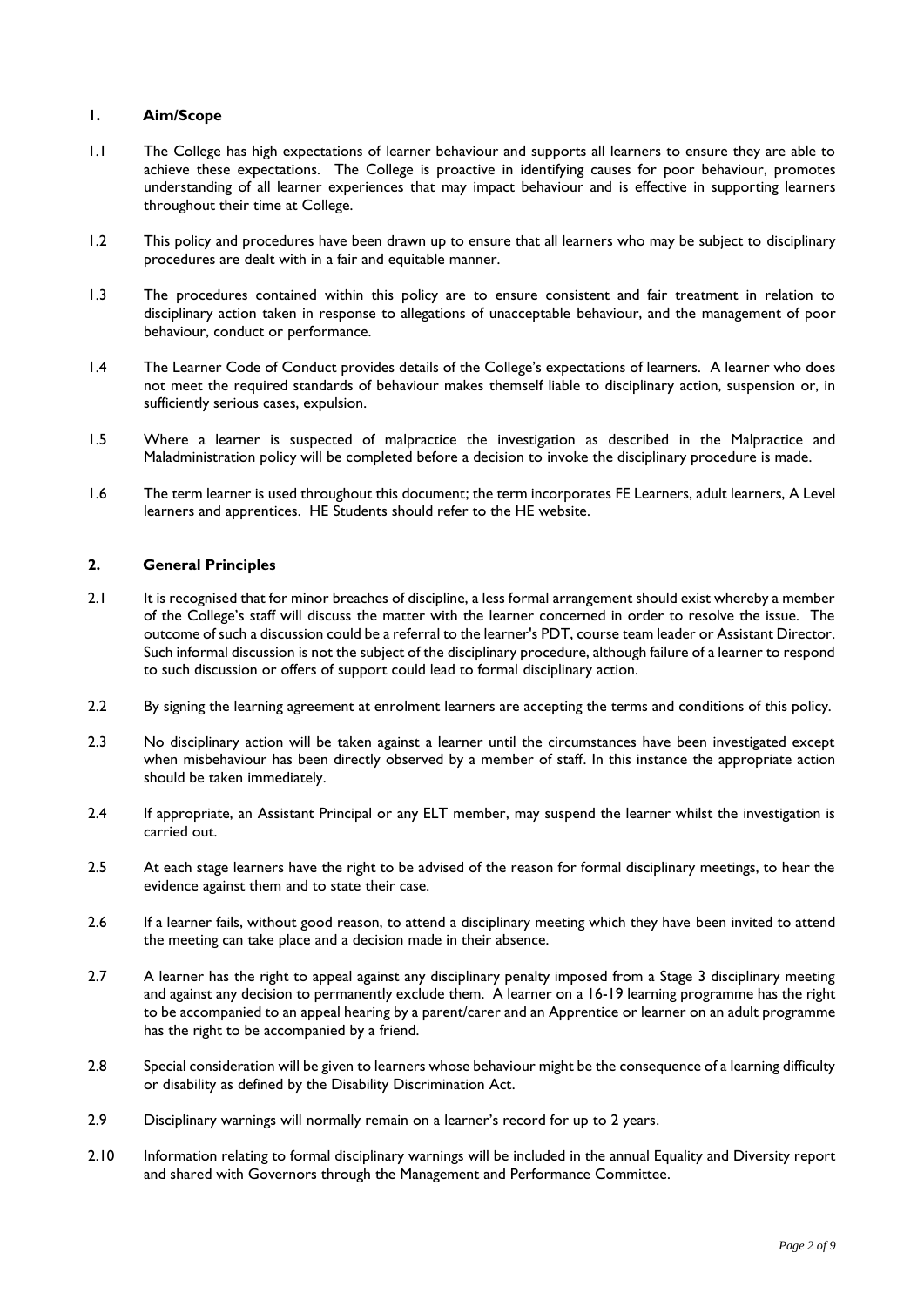#### **3. Unacceptable Behaviour**

- 3.1 The College implements an extensive range of support strategies to engage learners and promote expectations of how learners should behave. However, should a learner's behaviour frequently fall short of these expectations it may become necessary to follow the disciplinary process at *Appendix 1*.
- 3.2 Unacceptable behaviour is usually repeated actions that cause concern or distress to peers or staff members. Some examples of behaviours which are unacceptable to the College are given below for guidance purposes. These are examples and the list is not exhaustive. It is important to understand that even minor breaches of the code of conduct, available at *Appendix 2*, may be treated as serious misconduct if they are persistent or repeated.
	- a. any breach of the responsibilities of learners outlined in the 'Learning Agreement' and any breach of health and safety or other regulations of the College, as outlined at induction and in the Learner Code of Conduct;
	- b. any failure to follow the reasonable instructions of a member of staff;
	- c. any unduly noisy or unruly behaviour or the use of foul or abusive language; and
	- d. disrupting any class or any other College activity, whether or not involving staff or other learners.
- 3.3 All instances of unacceptable behaviour will be reviewed in context prior to any decision to invoke the disciplinary process is taken.
- 3.4 The College recognises the legal duties under the Equality Act 2010 and the 2011 Specific Duties Act in respect of learners with Special Educational Needs and/or Disabilities (SEND). Whilst all learners identified with SEND are covered under this behaviour policy, the College recognises that these learners often require support, which is different from, or in addition to, that required by their peers in order to take full advantage of the educational opportunities available to all learners. An Individual Behaviour Plan will be used for learners with SEND that cause them to display challenging behaviour. Advice will be sought from external agencies, where necessary, to assist with putting in place appropriate support strategies. These will be monitored and reviewed regularly.

#### **4. Gross Misconduct**

- 4.1 The following are examples of activities that could be considered as gross misconduct:
	- a. theft of any kind;
	- b. any potential or actual illegal act which may have an adverse effect on the work of the College or on other learners;
	- c. Sexual misconduct, assault or harassment
	- d. any bullying (including cyber, prejudice based & discriminatory bullying), intimidation, harassment, taunting (including any homophobic comments), verbal abuse or the use of any violence or threat of violence towards any person;
	- e. discrimination of any kind (including racial, homophobic, age, religion, sex, gender reassignment and disability)
	- f. any behaviour that relates to the PREVENT agenda
	- g. deliberate damage to property (College and personal property);
	- h. any activity which contravenes the "Code of Practice for the Acceptable Use of IT/Computing Facilities";
	- i. endangering the health and safety of others;
	- j. any behaviour which could bring the College into disrepute;
	- k. possession and/or use of illegal substances, alcohol and legal highs;
	- l. plagiarism (For HE learners this will be managed via the Academic Misconduct policy); and
	- m. foul and abusive language used toward any member of the College staff, visitors, and security staff.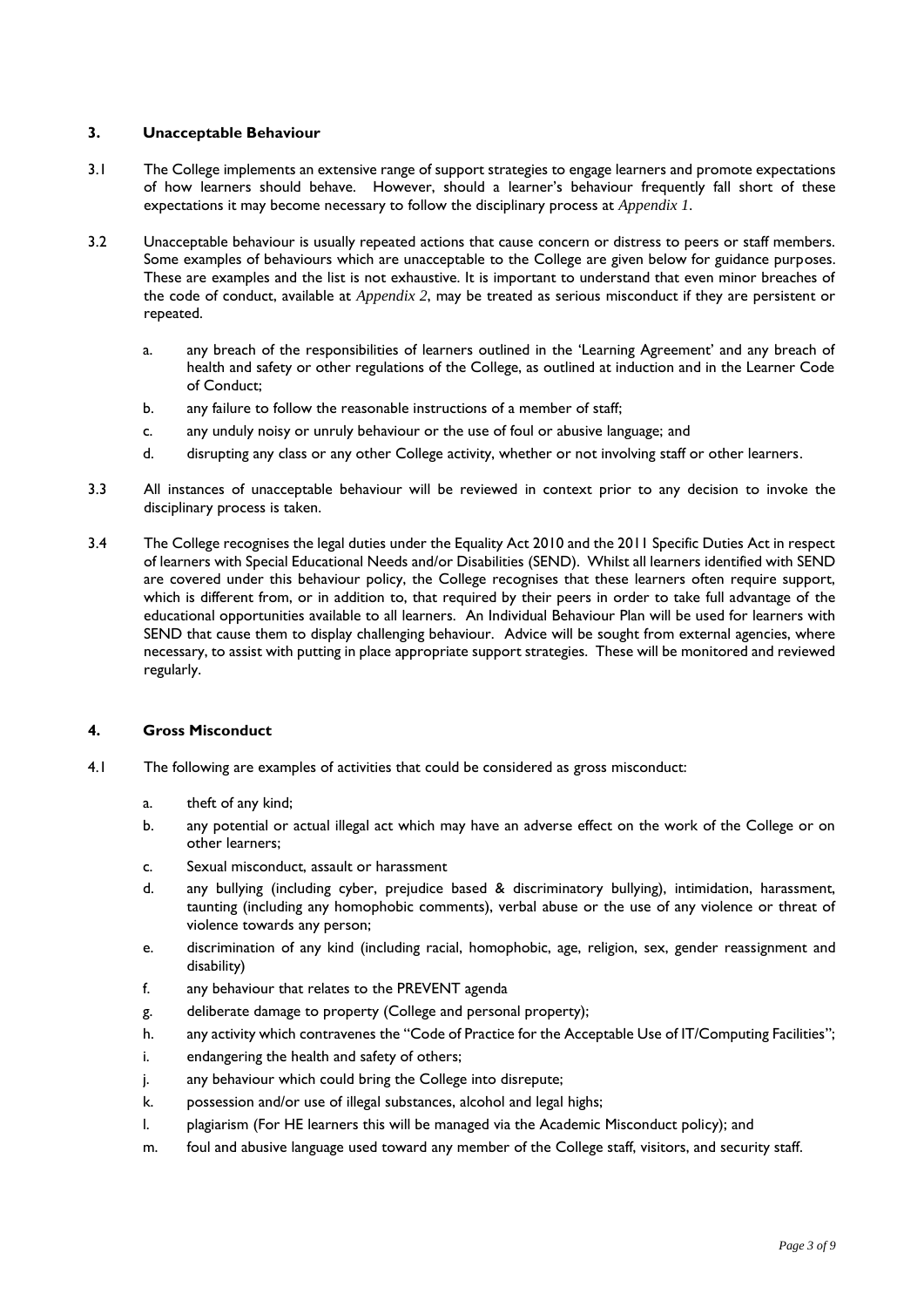- 4.2 This is not an exhaustive list and each incident will be reviewed individually and in context. Where learner actions suggest gross misconduct, the College reserves the right in the first instance to suspend the learner pending a formal investigation.
- 4.3 In all cases of suggested gross misconduct the Participation and Learner Services Manager or if an Apprentice the Assistant Director of Apprenticeships will investigate the incident and present these findings to the Assistant Principal Learner Services or, if an Apprentice, the Assistant Principal of Apprenticeships in readiness for the disciplinary hearing to take place.

#### **5. Contact with Parents and Carers**

- 5.1 The College collects parent/carer contact details at enrolment for all learners enrolled on a 16-19 study programme and quality checks the details during the first half term. 16-19 study programme learners are made aware at enrolment that the College will use these details to contact parents/carers as needed. Parents/carers can expect to be contacted should a behaviour concern arise and invited to attend meetings if behaviour or conduct remains a concern.
- 5.2 Parents and carers are encouraged to communicate with the College and share all relevant information that might affect the learner's behaviour whilst at College. If parents/carers have a concern about the learner's behaviour outside of College this should also be shared with the College so that the learner's wider wellbeing can be fully understood and supported.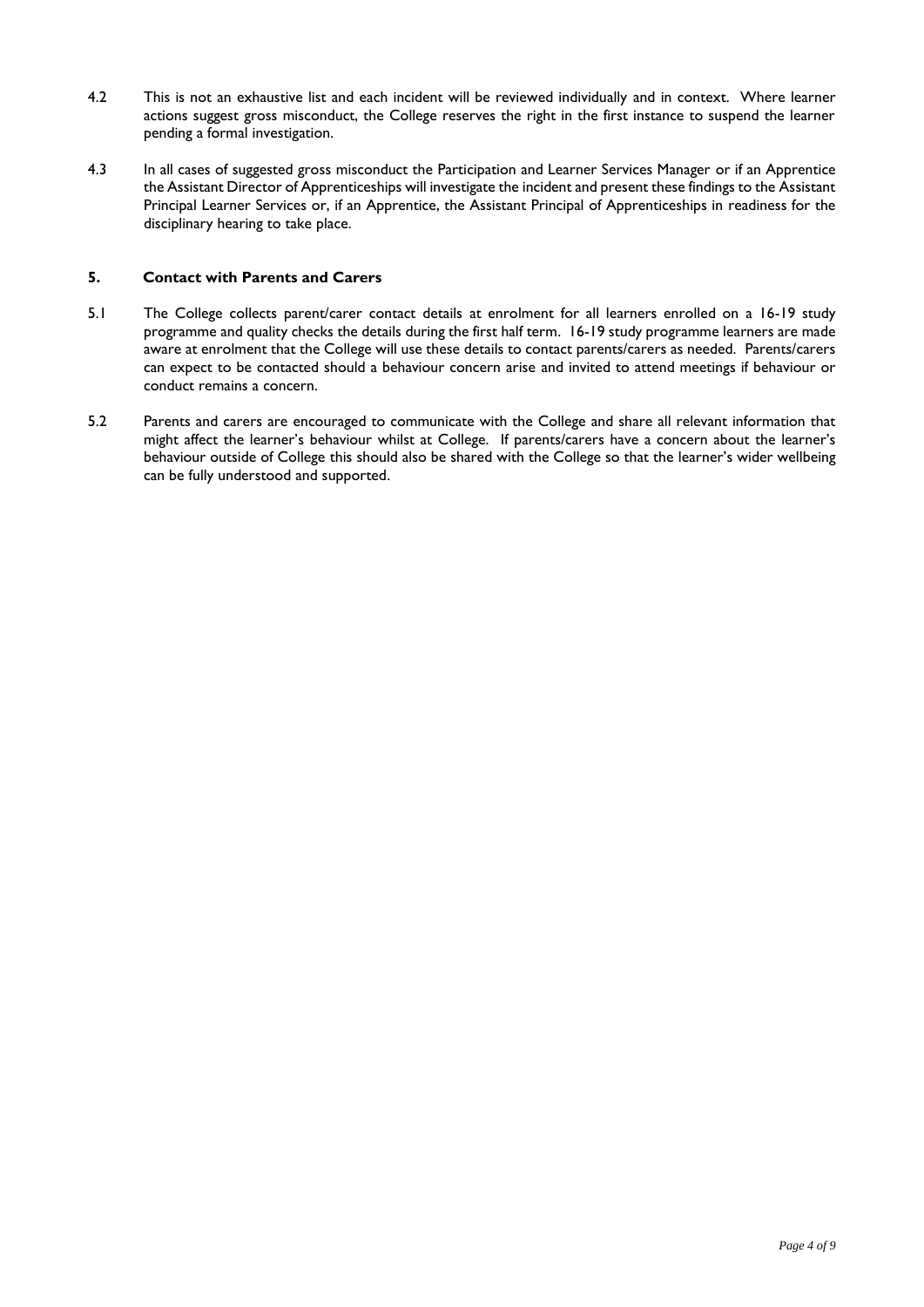# **Appendix 1**

# **STAGES OF THE DISCIPLINARY PROCEDURE**

**1.** The disciplinary procedures are the direct responsibility of the Principal but the operation of the procedures is delegated to the Deputy Principal, Vice Principal, Assistant Principals, Assistant Directors and the Learner Services team.

### **2. INFORMAL CONCERNS**

- (a) It is important that all subject teachers who have concerns about a learner in their class discuss these concerns with the learner, set actions for them to improve and record the details on ProMonitor or Smart Assessor to allow the PDT, tutor or assessor to follow up with the learner and monitor improvements.
- (b) Any member of staff may raise a concern when a pattern is detected across different subjects/vocational units or when there is a concern about behaviour outside of the classroom. The member of staff should record brief details of the concern on ProMonitor as well as any actions taken to allow the PDT, tutor or assessor to follow up with the learner and monitor improvements.
- (c) The PDT, tutor or assessor will monitor the learner's behaviour and discuss next steps with the Assistant Director for the area if concerns remain. The Participation and Learning Services Manager or, if an Apprentice, the Assistant Director of Apprenticeships will be informed if the learner is to progress to stage 1 of the formal disciplinary process.
- (d) It remains the responsibility of the Participation and Learning Services Manager to ensure all learners are supported by the Learner Services teams throughout their time at College and especially when engaging with the disciplinary procedure.

### **3. STAGE 1 (ACTION PLAN)**

- 3.1 This is an initial measure generally invoked to prevent any further escalation of disciplinary stages and will often relate to a failure of a learner to fulfil a commitment to College, such as:
	- Attendance/Punctuality: regular unauthorised absence or lateness which disrupts lessons.
	- **Deadlines:** regular late submission of assessed work, including significant course work;
	- **Behaviour:** any breach of the learner code of conduct including disrespectful behaviour towards staff or fellow learners.
- 3.2 A disciplinary meeting will take place with the most appropriate manager, usually the Assistant Director for the area and the PDT if a 16 – 19 study programme learner. In the majority of cases, a Stage 1 warning will be issued and action plan drawn up to include SMART targets. Details of the action plan and targets must be recorded on ProMonitor.
	- a. Where individual performance targets are set there will be an agreed review period, at the discretion of the Assistant Director of the curriculum area concerned. This will depend upon the nature of the initial concern. Typically, the review period could be several days up to two weeks.
	- b. The Assistant Director of Apprenticeships will share performance targets with the Apprentice's Employer.
	- c. The PDT if a 16 19 study programme learner or tutor will meet regularly with the learner to monitor and support progress.
	- d. The Assistant Director and PDT if a 16 19 study programme learner or tutor will meet the learner at the end of the agreed review period to check progress against the individual targets set.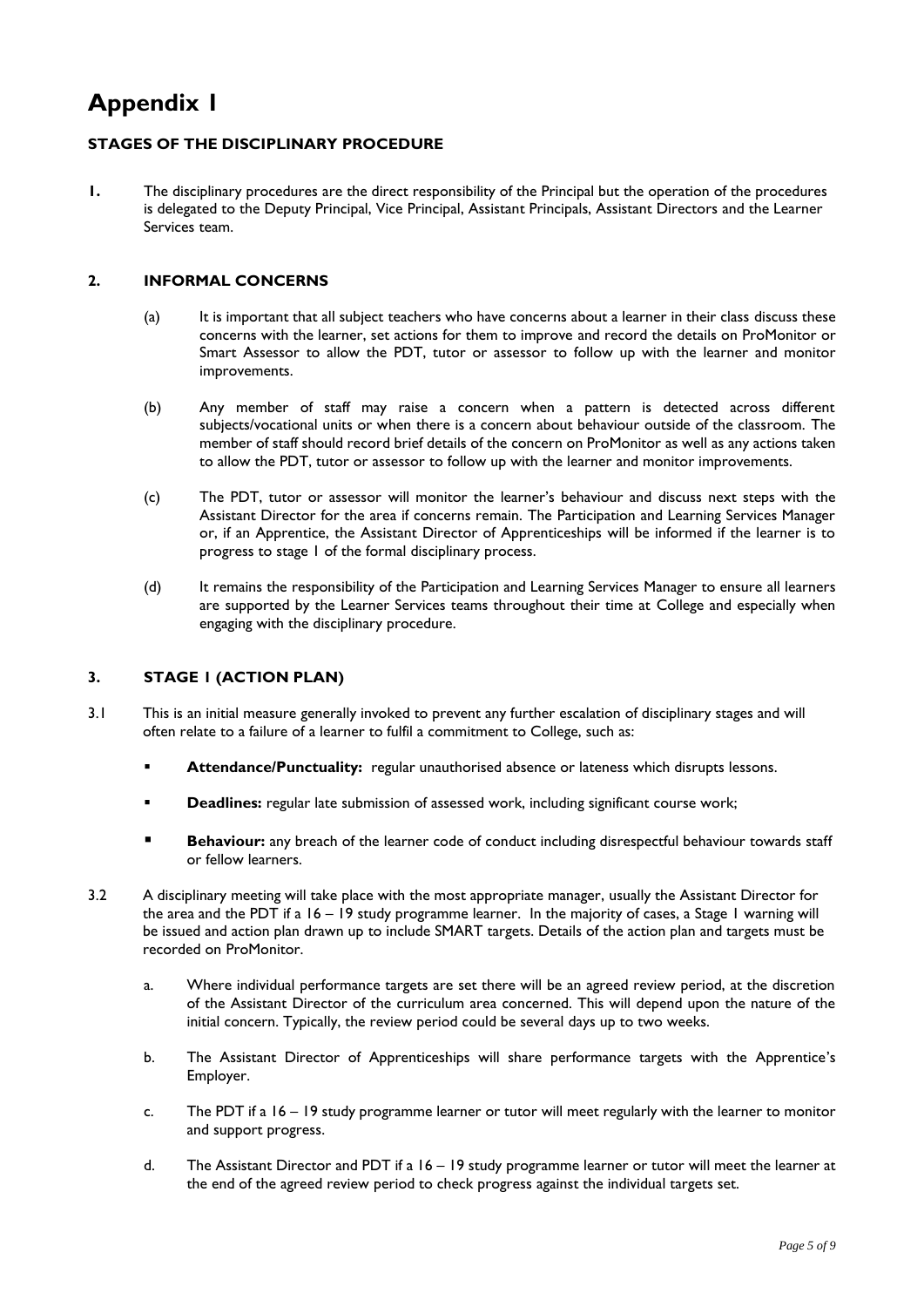- e. If the Assistant Director is satisfied that sufficient progress has been made to address the initial concerns the learner will be notified that no further action will be taken.
- f. If the learner has not made sufficient progress against the agreed targets, the Assistant Director and the Participation and Learner Services Manager will meet to agree the next steps.
- g. Next steps can include a review of the action plan with extended targets and deadlines or an agreement between the two managers to progress to stage 2.

# **4. STAGE 2 (FORMAL)**

- 4.1 A Stage 2 formal warning is given if there has been a failure by the learner concerned to make satisfactory progress during Stage 1 and the Participation and Learner Services Manager is confident that the learner has been fully supported to achieve the targets and all known information about the learner has been considered.
- 4.2 The appropriate PDT if a 16 19 study programme learner or tutor will make arrangements for a formal second stage meeting with the Assistant Director and any other appropriate member of staff. A parent, guardian or appropriate representative of the learner will be invited to this meeting. The purpose of the meeting will be to highlight concerns and to agree individual targets with the learner to address these concerns. The stage 1 action plan will be updated, and the new agreed actions will be entered on ProMonitor.
- 4.3 A review date will be set at this meeting; interim meetings can be arranged if needed, at the discretion of the Assistant Director. The PDT if a 16 – 19 study programme learner or tutor will meet regularly with the learner to support progress towards achieving the targets. A second stage formal warning will be recorded in ProMonitor.
- 4.4 Learners will be offered support from College Support Services (Careers, Welfare, Counselling, Learner Support etc.).
- 4.5 At the end of the agreed review period the learner will have a final review meeting with the Assistant Director, PDT if a 16 – 19 study programme learner and any other appropriate member of staff. If the Assistant Director is satisfied that sufficient progress has been made to address the agreed improvement targets the learner will be notified that no further action will be taken.
- 4.6 If the learner has not made sufficient progress against the agreed targets, the Assistant Director and the Participation and Learner Services Manager will meet to agree the next steps.
- 4.7 Next steps can include a review of the action plan with extended targets and deadlines or an agreement between the two managers to recommend to the Assistant Principal Learner Services or the Assistant Principal of Apprenticeships that the learner progress to Stage 3.

### **5. STAGE 3 (FINAL)**

- 5.1 Stage 3 (FINAL) represents the final stage of the disciplinary process. If there is no improvement in behaviour, then the learner may be permanently excluded.
- 5.2 The Assistant Principal Learner Services or Assistant Principal of Apprenticeships will make arrangements for a final review meeting. A parent, guardian or appropriate representative of the learner will be invited to this meeting. The purpose of the meeting will be to highlight the continuing staff concerns and to agree final individual targets with the learner to address these concerns. The agreed actions will be entered on ProMonitor. Under these circumstances a final warning will be issued outlining the agreed actions and the timescale for the review period. The learner will be offered further support from College Support Services. Alternatively, due to the severity of the action taken by the learner, such as gross misconduct, this meeting may be to confirm a permanent exclusion. If the learner is excluded an interview with Careers will be offered.
- 5.3 At the end of the agreed review period the learner will have a final review meeting with the PDT if a 16 19 study programme learner, tutor or assessor and Assistant Principal Learner Services or, if an Apprentice, the Assistant Principal of Apprenticeships. If the Assistant Principal is satisfied that sufficient progress has been made to address the agreed improvement targets the learner will be notified that no further action will be taken.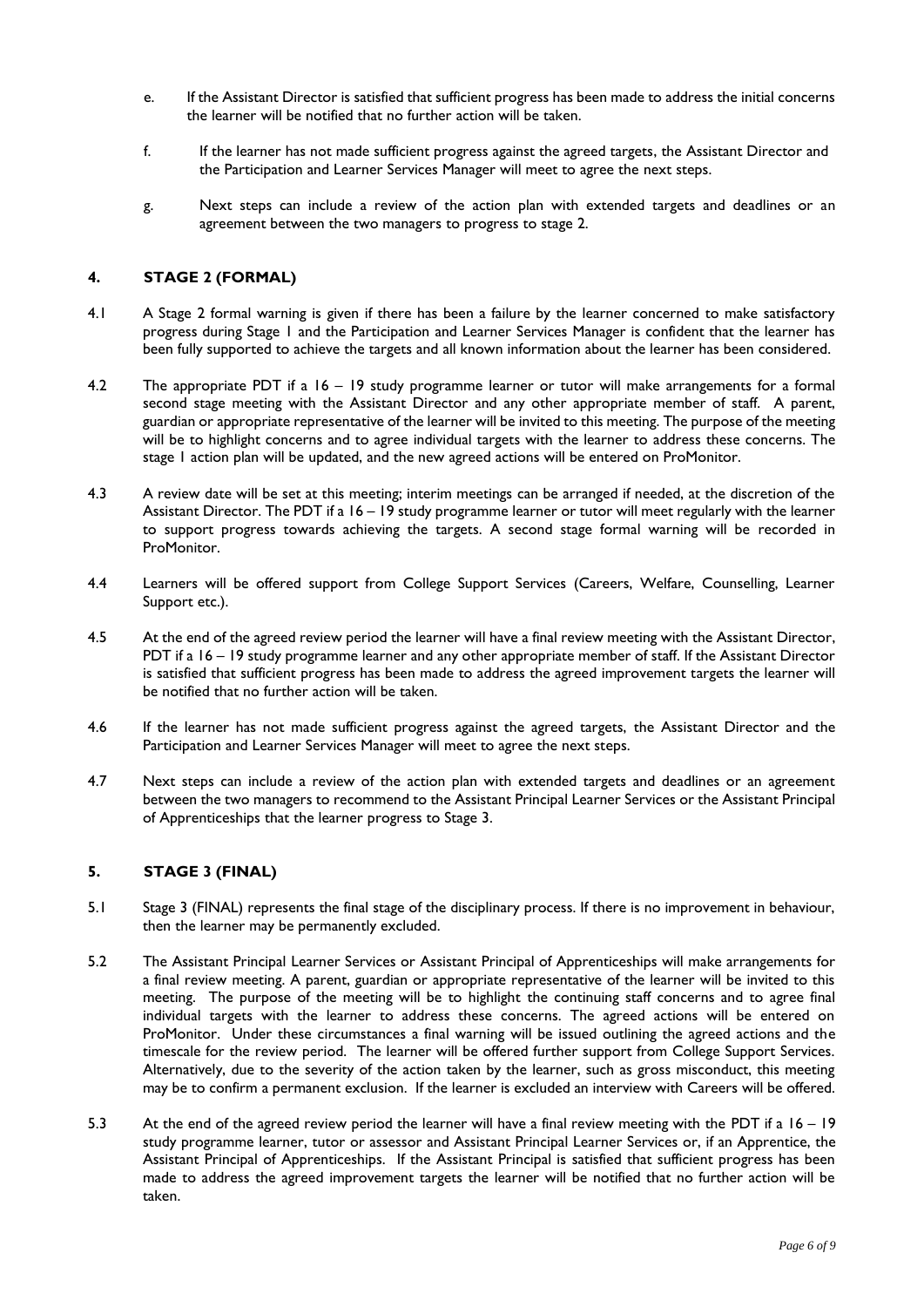- 5.4 If a learner is taken off Stage 3 and a further concern is raised (repeat of previous/similar behaviour), the learner will in all cases be referred directly to the Assistant Principal Learner Services or, if an Apprentice, the Assistant Principal of Apprenticeships who will decide on the appropriate course of action.
- 5.5 The Assistant Principal of Apprenticeships will communicate with the Employer the course of action.

#### **6. Failure to Meet the Terms of the Individual Action Plan**

- 6.1 If the learner fails to meet the conditions outlined in their individual action plan, all support has been actioned and there are no mitigating circumstances, the Assistant Principal Learner Services or, if an Apprentice, the Assistant Principal of Apprenticeships will meet with the Assistant Principal Quality to review all activity to support the learner and agree the next steps.
- 6.2 If appropriate, the Assistant Principal Learner Services or Assistant Principal of Apprenticeships will action the exclusion and ensure parents/carers are informed.
- 6.3 In the event of a permanent exclusion from College, the learner will be notified in writing. If a learner has been excluded for gross misconduct, they will not be entitled to re-apply for a College course in the subsequent year.

#### **7. Permanent Exclusion – Appeal Process**

7.1 In the case of a permanent exclusion the learner does have the right of appeal to the Principal. This appeal just be made in writing within 10 working days. In all appeals of this nature the Principal's decision will be final. The Principal can delegate the review of the appeal to a member of the ELT.

#### **8. Important Note**

8.1 In extreme circumstances, for example where the learner's behaviour requires immediate suspension from College, any Assistant Principal can suspend the learner. If the learner is considered vulnerable, then the Director of Learning and Learner services must be consulted prior to suspension. It is the responsibility of the Assistant Principal suspending the learner to ensure parents/carers are informed and ProMonitor is updated. The suspension will subsequently be reviewed by the Assistant Principal Learner Services and through discussion with the Assistant Principal Quality next steps will be agreed.

### **9. Overview of Staff Involved in the Disciplinary Procedure**

| <b>Disciplinary</b><br><b>Process</b> | <b>Action</b>                                                                                                                                                         | <b>Support Activity</b>                                                                                                                                                                                                                                                                                                                                                |
|---------------------------------------|-----------------------------------------------------------------------------------------------------------------------------------------------------------------------|------------------------------------------------------------------------------------------------------------------------------------------------------------------------------------------------------------------------------------------------------------------------------------------------------------------------------------------------------------------------|
| Informal                              | Teacher, assessor or member of staff<br>discusses concern with student, agrees                                                                                        | PDT, tutor or assessor monitors and supports progress.                                                                                                                                                                                                                                                                                                                 |
|                                       | targets and records on ProMonitor or<br>Smart Assessor.                                                                                                               | If concerns remain PDT, tutor or assessor meets with<br>teacher or assessor to agree next steps.                                                                                                                                                                                                                                                                       |
| Stage I                               | Assistant Director meets with the<br>learner and agrees a formal action plan<br>and records on ProMonitor or Smart                                                    | PDT, tutor or assessor attends meeting, monitors and<br>supports progress.                                                                                                                                                                                                                                                                                             |
|                                       | Assessor.                                                                                                                                                             | If concerns remain the AD meets with the Participation<br>and Learner Services Manager to agree next steps.                                                                                                                                                                                                                                                            |
| Stage 2                               | Assistant Director meets with the<br>learner and agrees an updated action plan                                                                                        | PDT, tutor or assessor monitors and supports progress.                                                                                                                                                                                                                                                                                                                 |
|                                       | and records in ProMonitor or Smart<br>Assessor. If an Apprentice, the Assistant<br>Director of Apprenticeships will inform<br>the Employer of the agreed action plan. | If concerns remain the AD meets with the Participation<br>and Learner Services Manager to agree next steps or, if<br>an Apprentice, the Assistant Director of Apprenticeships<br>will meet with the Assistant Principal of Apprenticeships<br>and agree next steps. The Assistant Principal of<br>Apprenticeships will inform the Employer of the course<br>of action. |
| Stage 3                               | Assistant Principal Learner Services or<br>Assistant Principal of Apprenticeships<br>meets with the learner and agrees an                                             | PDT, tutor or assessor monitors and supports progress.                                                                                                                                                                                                                                                                                                                 |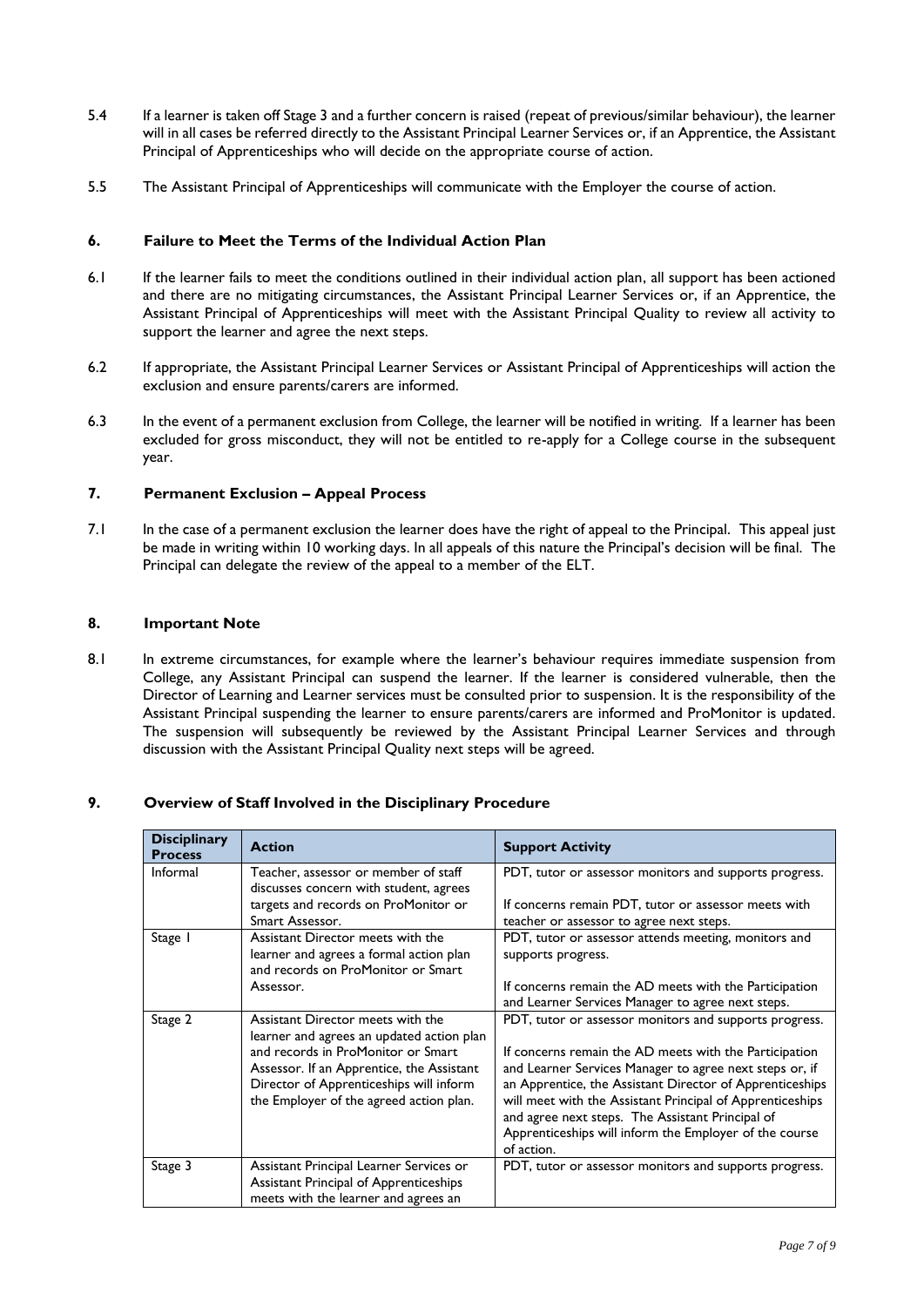|                     | updated action plan and records in<br>ProMonitor or Smart Assessor.                                                                                                                                                                                                            | If concerns remain the AP Learner Services or AP<br>Apprenticeships meets with the AP Quality to agree<br>next steps.                                                         |
|---------------------|--------------------------------------------------------------------------------------------------------------------------------------------------------------------------------------------------------------------------------------------------------------------------------|-------------------------------------------------------------------------------------------------------------------------------------------------------------------------------|
| <b>Exclusion</b>    | Assistant Principal Learner Services or<br>Assistant Principal of Apprenticeships<br>meets with the Learner and permanently<br>excludes the learner from College. The<br>Assistant Principal of Apprenticeships will<br>communicate course of action with<br>Employer.         |                                                                                                                                                                               |
| Gross<br>Misconduct | Any Assistant Principal, Campus Lead or<br>member of ELT can suspend a learner<br>should immediate action be needed. The<br>Assistant Principal Learner Services or if<br>an Apprentice the Assistant Principal of<br>Apprenticeships must be informed as<br>soon as possible. | The Assistant Principal Learner Services or, if an<br>Apprentice, the Assistant Principal of Apprenticeships<br>and Assistant Principal Quality meet to review next<br>steps. |